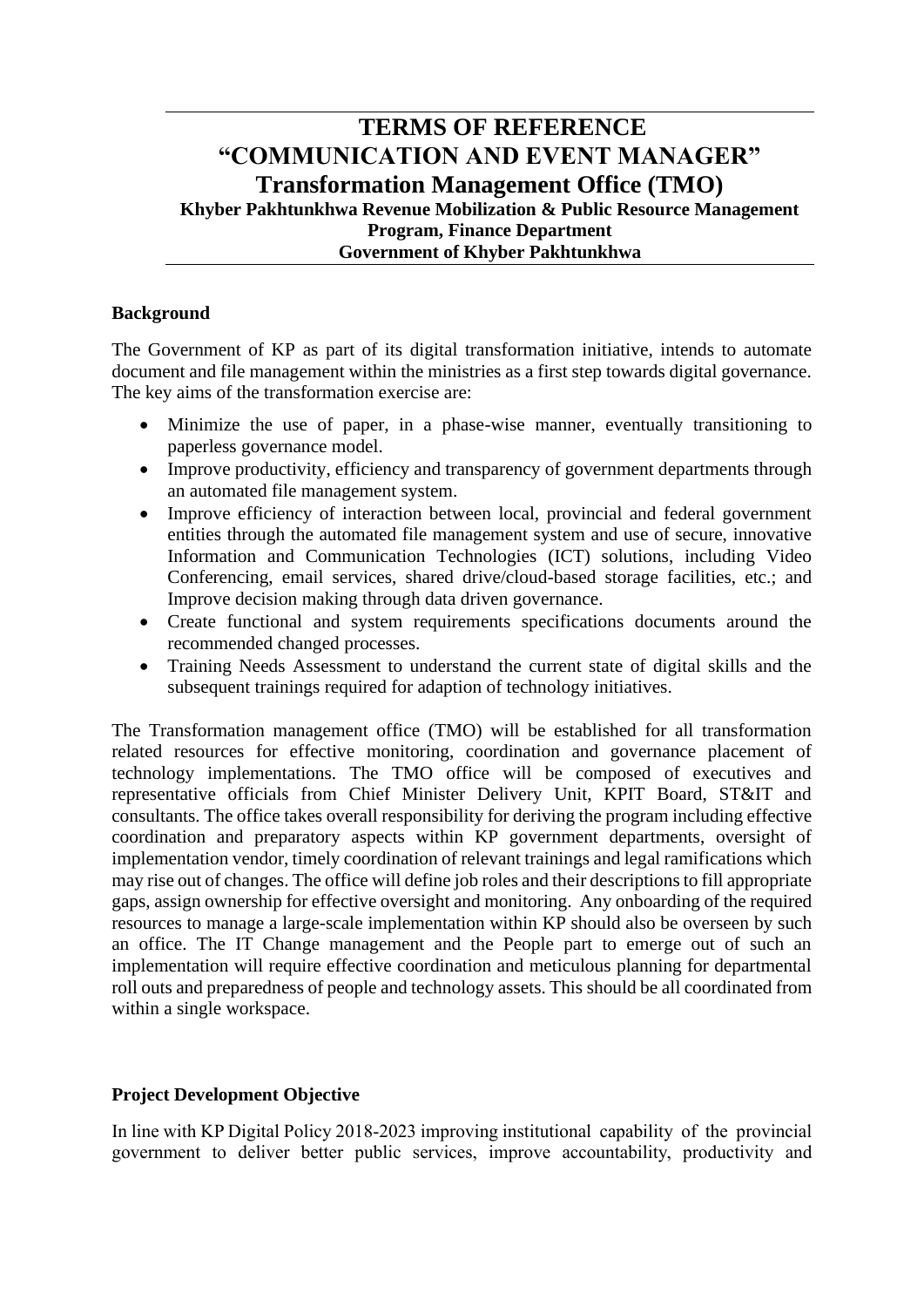efficiency with better citizen engagement remove paper based processes, improve communication through technology etc.

### **Scope of Work**

The Communication and Event Manager will be based in Transformation Management Office (TMO) and shall be responsible for the project on the related aspects but not limiting to the following:

- Collaborate with management to develop and implement an effective communications strategy based on our target audience.
- Develop program specific communication strategy on program activities.
- Develop and implement communication workplan.
- Initiate and prepare communication products.
- Prepare reports, briefs and monitoring progress in the communication realim.
- Organize and arrange visits of officials, media persons to the field.
- Collaborate with marketing and other internal firm resources to organize external and internal events related to the promotion and cross-functional collaboration of program.
- Conduct feedback survey.
- Ensure coordination and cooperation between the various stakeholders.
- write, edit, and distribute content, including publications, press releases, website content, annual reports, speeches, and other marketing material that communicates the organization's activities, products and/or services.
- Respond to media inquiries, arrange interviews, and act as a spokesperson for the organization.
- Establish and maintain effective relationships with journalists and maintain a media database.
- Seek opportunities to enhance the reputation of the brand, and coordinate publicity events as required.
- Maintain records of media coverage and collate analytics and metrics.
- Proficiency in design and publishing software.
- Manage conflict as it arises and escalate to management.
- Any other tasks as assigned.

#### **Qualifications and Experience**

- Degree in Mass Communication/Journalism or related field(sixteen years of education).
- At least 07 years of relevant experience; after acquiring stipulated qualification at the national level or with the International Organizations / Donor projects.

#### **Duration of Assignment**

The initial contract will be for (12) months extendable on satisfactory performance.

# **Key Working Relationship:**